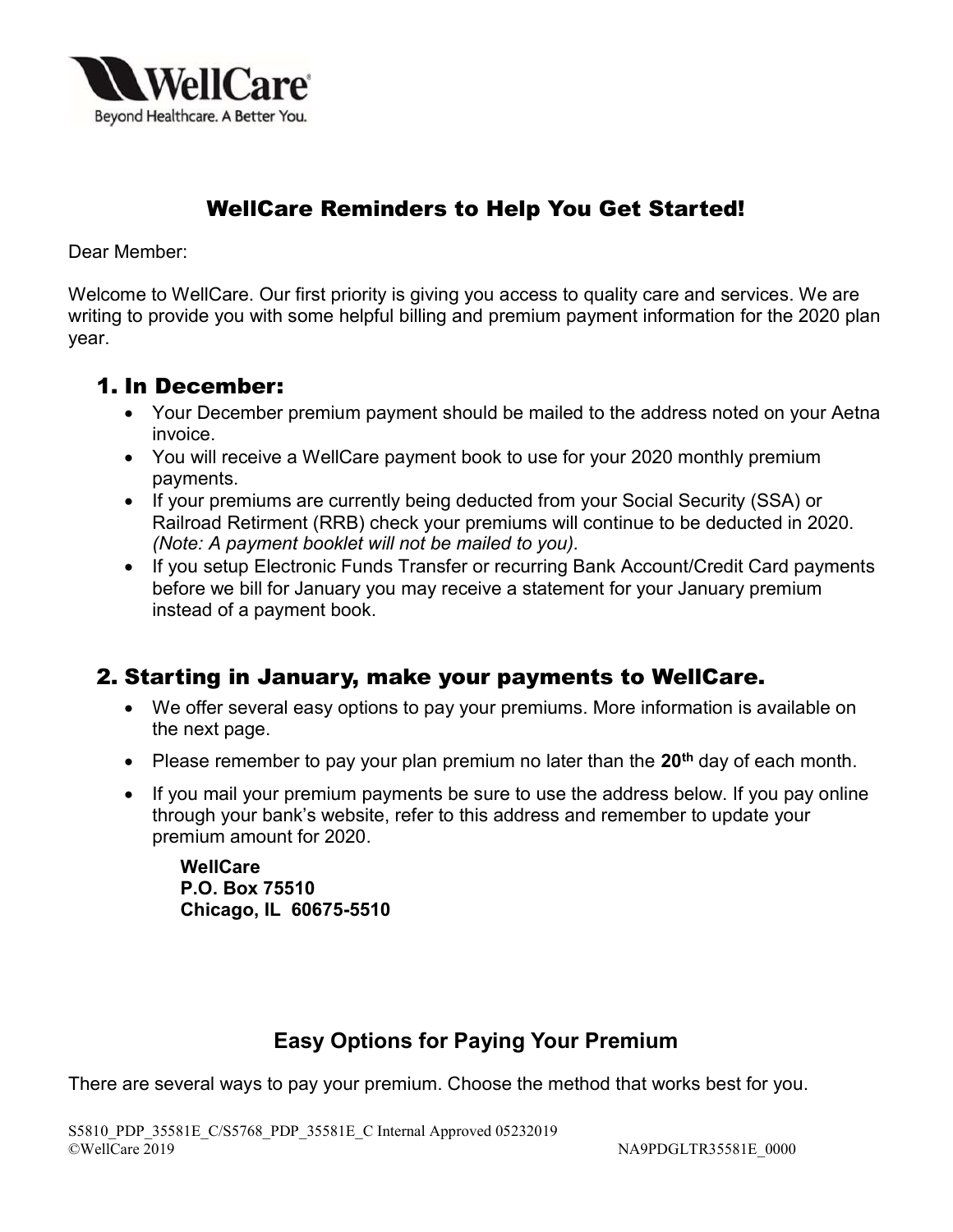Set Up Electronic Funds Transfer (EFT). This lets us automatically deduct payments from your bank account. To set this up, you must authorize the EFT. You can get details at www.wellcare.com/PDP. Or you can call Customer Service and we will mail a form to you to complete and return to us. The EFT draft will only include the amount due for each month.

Pay online. You can use a credit card, checking account or savings account to make single or recurring payments. Log in to your member portal at www.wellcare.com/PDP. In the Payments section, click on Pay your Premium. Payments using a credit card or bank account may also be made by mobile app and by calling the Customer Service number on your ID card. NOTE: The recurring payments options you may have established with Aetna will end on 12/31/19.

Pay by Check or Money Order: Mail your payment and payment stub to our WellCare address listed on the first page.

Deduct the premiums from your Social Security (SSA) check or your Railroad Retirement **Board (RRB) check.** Medicare may need three months to approve these payments. You *must pay* your monthly premiums until SSA or RRB payments begin. If you are changing (or have changed) plans, you must call and ask for SSA or RRB deductions again.

Pay with cash at walk-in locations in your area. Please visit www.checkfreepay.com for locations near you.

#### Two things that could affect your premium amount:

- Extra Help: If you qualify, you could get assistance with your premium.
- Late Enrollment Penalty: If you have to pay a Late Enrollment Penalty, Medicare will add the penalty to your monthly premium.

## Questions? We're here to help.

Visit us online at www.wellcare.com/PDP

Customer Service: 1-833-207-4241 Mon-Fri 8AM- 8PM Local Time

TTY users: 711

Thank you for trusting WellCare with your healthcare needs.

Billing Department

WellCare Health Plans, Inc., (PDP) is a Medicare-approved Part D sponsor. Enrollment in WellCare (PDP) depends on contract renewal. Please contact your plan for details.